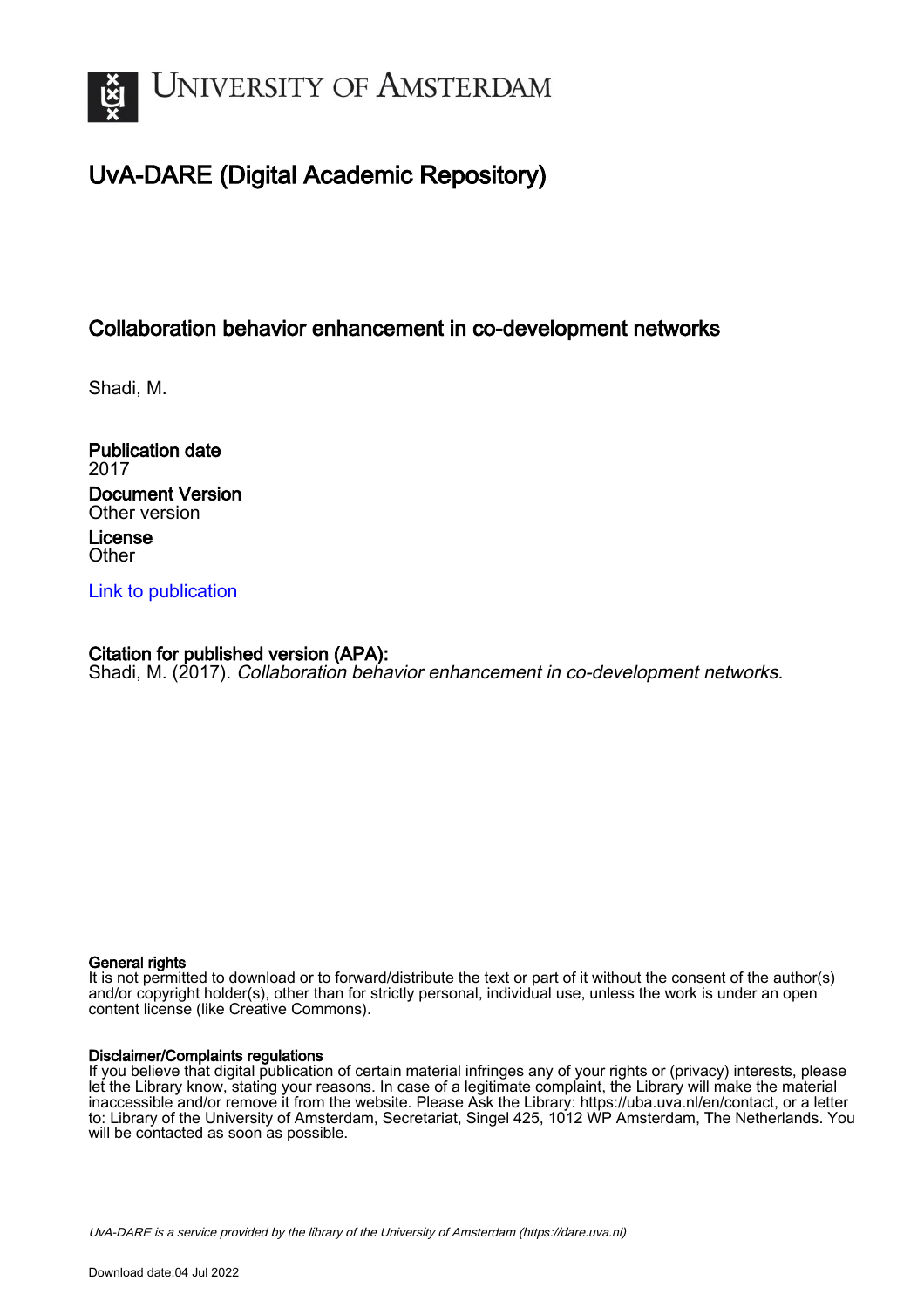## Chapter 7 Conclusion, Validation, and Future work

This chapter addresses how the set of research questions posed in the Introduction Chapter of the thesis are responded in our research. It further addresses where and how the thesis and our results are evaluated and validated, and presents some directions for future research and development in this area.

## 7.1 Addressing Research Questions

To answer the first main question RQ1 on how to model and assess work-related collaborative behavior of organizations in the VO, we pinpoint below each of its two subsidiary questions.

In Chapter 2, we address the sub-question S1-RQ1:

How to characterize and model past collaborative-behavior of members in the VBE?

Next to characterizing collaborative behavior of organizations, this chapter presents a quantitative causal approach to measure and assign a degree of collaboration to each member organization based on its Individual Collaborative Behavior (ICB) in comparison to other organizations' behavior that are involved in a VBE. Our proposed approach has two stages. First, a new hierarchical model for ICB evaluation is proposed. Second, the causal inter-dependencies among different elements of the model are investigated, to ultimately generate a measurable function applicable to organizations. In this model, an organization's behavior is evaluated through four behavioral dimensions, i.e. integrity, openness to experience, agreeableness, and courage, while each behavioral dimension is in turn associated with a set of traits. Moreover, several known factors with their associated metrics are defined and their causal influence on the traits and behavioral dimensions are concisely specified. Based on these causal relationships, some formulas are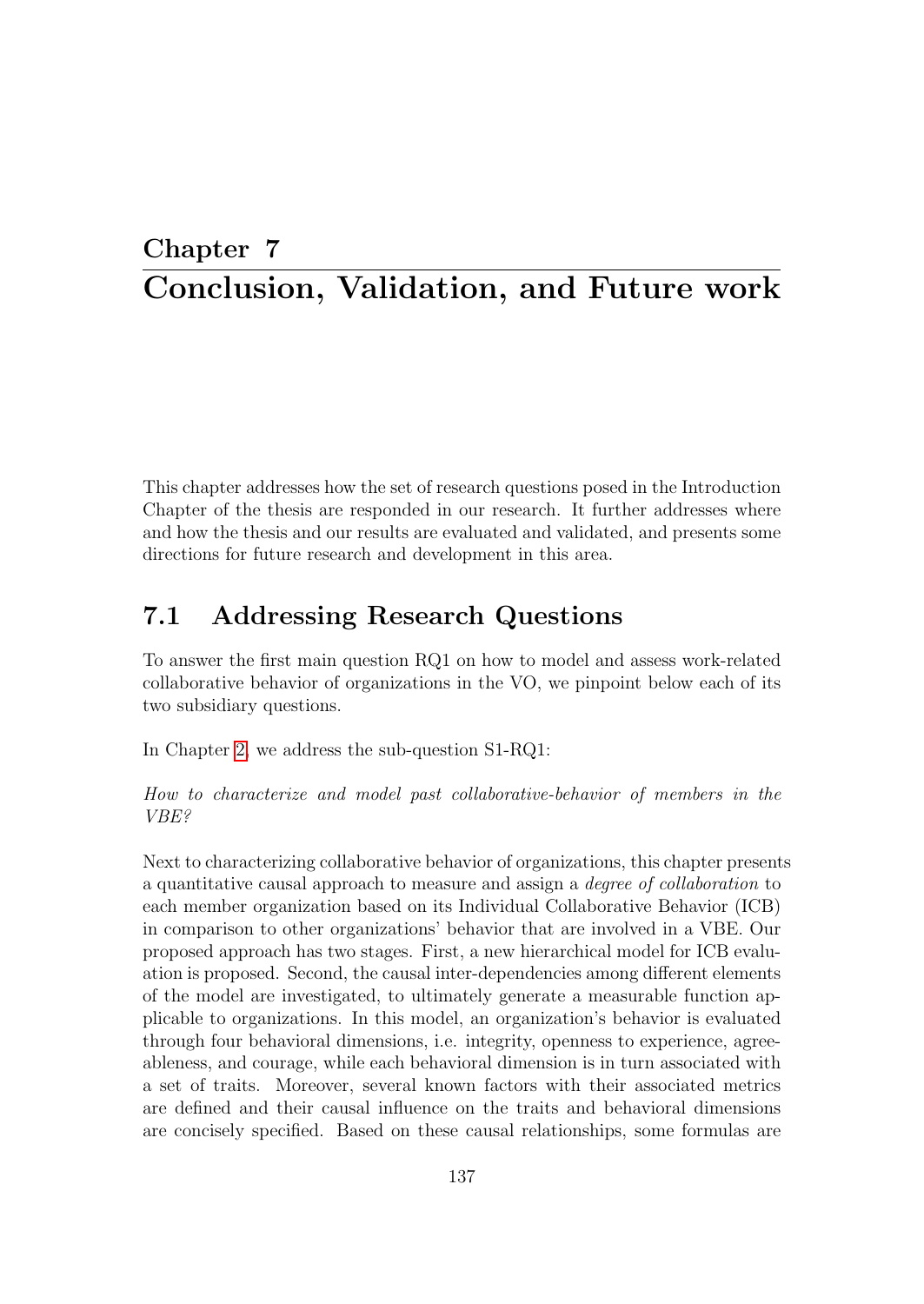derived and used to calculate the comparative degree for ICB of organizations involved in a VBE. This measure constitutes one criterion in our proposed approach for evaluating collaborative trustworthiness of the partner organization. This measure is needed during the VO operation phase.

Chapters 3, 4 and 5 respond to the second sub-question S2-RQ1:

#### How to monitor and measure the current collaborative-behavior of partners in VOs?

To address this question, we introduce the S3C model, which characterizes four specific kinds of behavioral norms, including: (i) Socio-regulatory norms, (ii) Co-working norms, (iii) Committing norms, and (iv) Controlling norms.

The socio-regulatory norms in the model are defined as the set of common social rules for all partners, and setting each partners' expectations of others, through applying the coercive power of a joint VO consortium agreement. They consist of some authorization prohibition and obligation agreements that are defined for partners, e.g. partners are obliged not to share with external parties any information about other partners. Although these norms are very important in VOs, they are typically not directly related to the operational goals of the VO, rather to supporting the collaboration atmosphere and the infrastructure, which is required for fulfilling its operational goals. As such, socio-regulatory norms are therefore only minimally addressed in our current research in the thesis.

The co-working norms are requirements defined at the VO level to be obeyed by all partners involved in joint-tasks with others, in order for partners involved in each joint-task to jointly keep the responsibility of performing that task together. The co-working norms are well defined and formalized in Chapters 3 and 4 as joint-promises.

The committing norms are requirements defined for performing one subtask by individual partners. Our approach to co-working and committing norms introduces new formalization and mechanisms for organizations to make promises (for performing individual sub-tasks) and/or joint-promises (for performing jointtasks), thus the VO partners committing themselves in a bottom-up manner to perform tasks, as opposed to the VO coordinator assigning tasks to them in a top-down manner. The bottom-up manner is more in line with the collaboration nature in the VOs that resembles a federated partnership among organizations. Furthermore, in this approach tasks are gradually defined in the VO that in turn enables the approach to effectively cope with the dynamic nature of the VO, and its potential continuous evolution during the operation phase. The committing norms are defined and formalized in Chapters 3 and 4.

The controlling norms are defined as requirements for coordinating the tasks of each partner, imposed/enforced by the VO coordinator during the VO operation phase. In this work, requirements related to trust level of partners,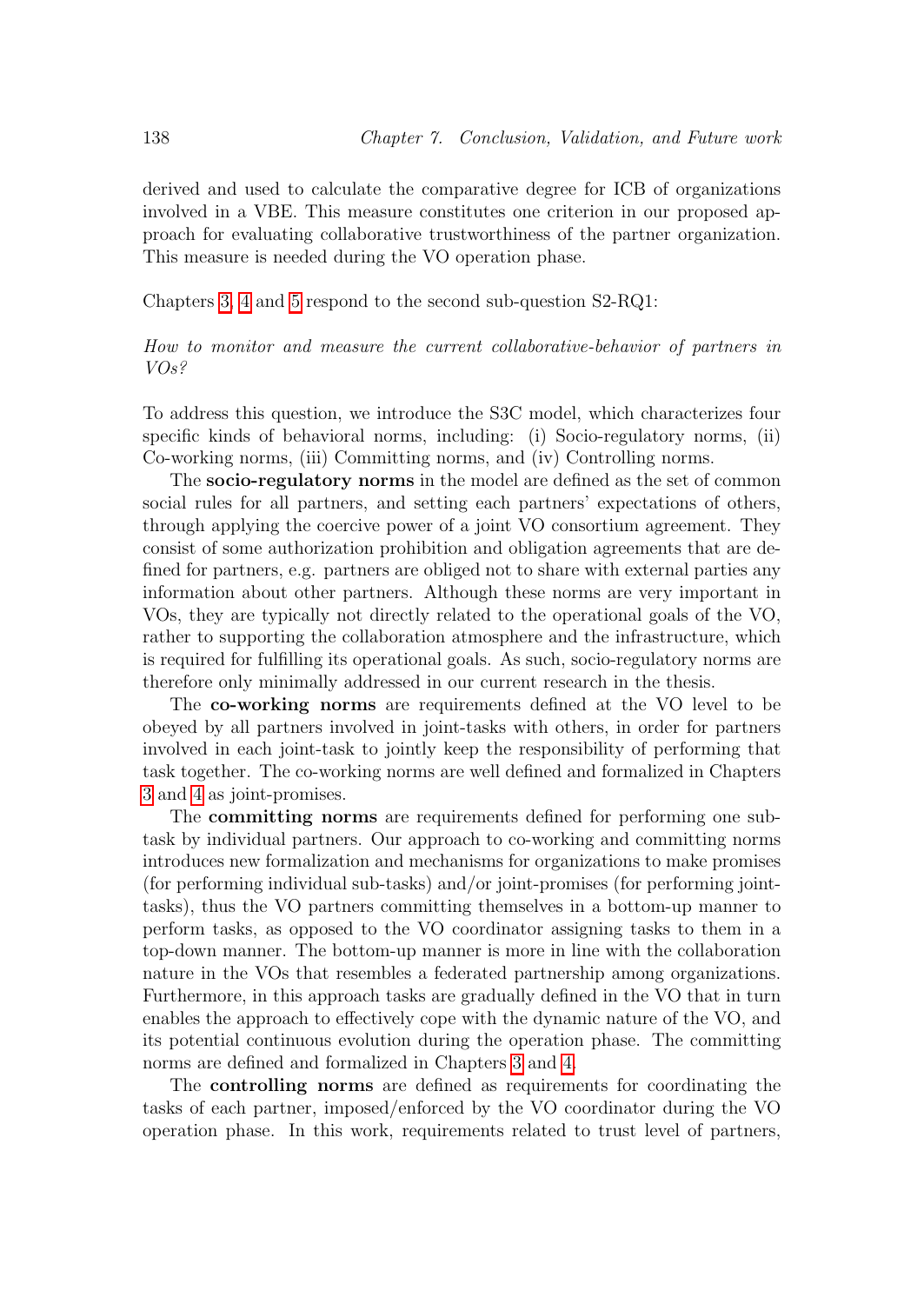maximum work overload, and maximum level of failing communications imposed by the VO coordinator are defined as controlling norms. Due to the fuzzy nature of trust, the trust requirement for each partner is specified as a fuzzy norm, the so called trust-related norm. The VO coordinator defines the minimum required/ tolerated trust level for partners in the VO. The controlling norms are defined and formalized in Chapters 3 and 4.

As the main contribution of this thesis, a VO supervisory assisting tool (VOSAT) is designed and developed, handling the above norms. VOSAT includes five components, as indicated in Figure 4.1. One main component of the VOSAT, detailed in Chapter 4, is Norm Monitoring Component (NMC). This component is responsible for checking the states of the four kinds of norms, addressed above to issue relevant warnings when necessary, and to impose sanctions in any violation state of any norm, which results in the effective control of partners' behavior. The configuration of this component is specified based on: (1) a set of propositions denoting environment-related facts, (2) a set of Norm Manipulating Rules (NMRs), (3) a set of norms, and (4) a set of Reaction Rules (RRs). The state of the system can make a transition either when the actions are performed by the agents, or when some external events have occurred. When the set of propositions are updated, some of the NMRs may be triggered, and consequently the states of promises are changed or the violation/obedience of other norms are specified. It may in turn trigger some RRs, which themselves may in turn result in sending related warning messages, or imposing sanctions in case of violation states.

It should be noticed that if either a committing norm or socio-regulatory norm is violated, then the trust-related norm gets activated, in order for organization trust level to be measured and monitored. To implement this component, we have used and extended the environment provided by the 2OPL (Organization Oriented Programming Language) with addressing the new formalization of promises, joint-promises, and fuzzy norms.

The second main component addressed in Chapter 4, is the Norm Abidance Component (NAC), which is responsible to measure the socio-regulatory norms obedience degree (SNOD) and the committing norms obedience degree (CNOD) of partner organizations. As mentioned in Chapter 3, every joint-promise is decomposed into several individual promises, so the violation and obedience of co-working norms are considered in evaluation of the organization's committing norms. There is however no obedience degree considered for controlling norms, because the violation of these norms are directly considered in the VO's failure risk prediction, while the violation and obedience of socio-regulatory norms and committing norms are considered in evaluation of trust level of organizations.

The Trust Evaluating Component (TEC) is the next main component, addressed in Chapter 5. Based on the results of monitoring the socio-regulatory norms, co-working norms, and committing norms, as well as the value of partner's ICB, the trust level of each partner is evaluated, applying the AHP fuzzy comprehensive evaluation method that is used as a base for applying trust-related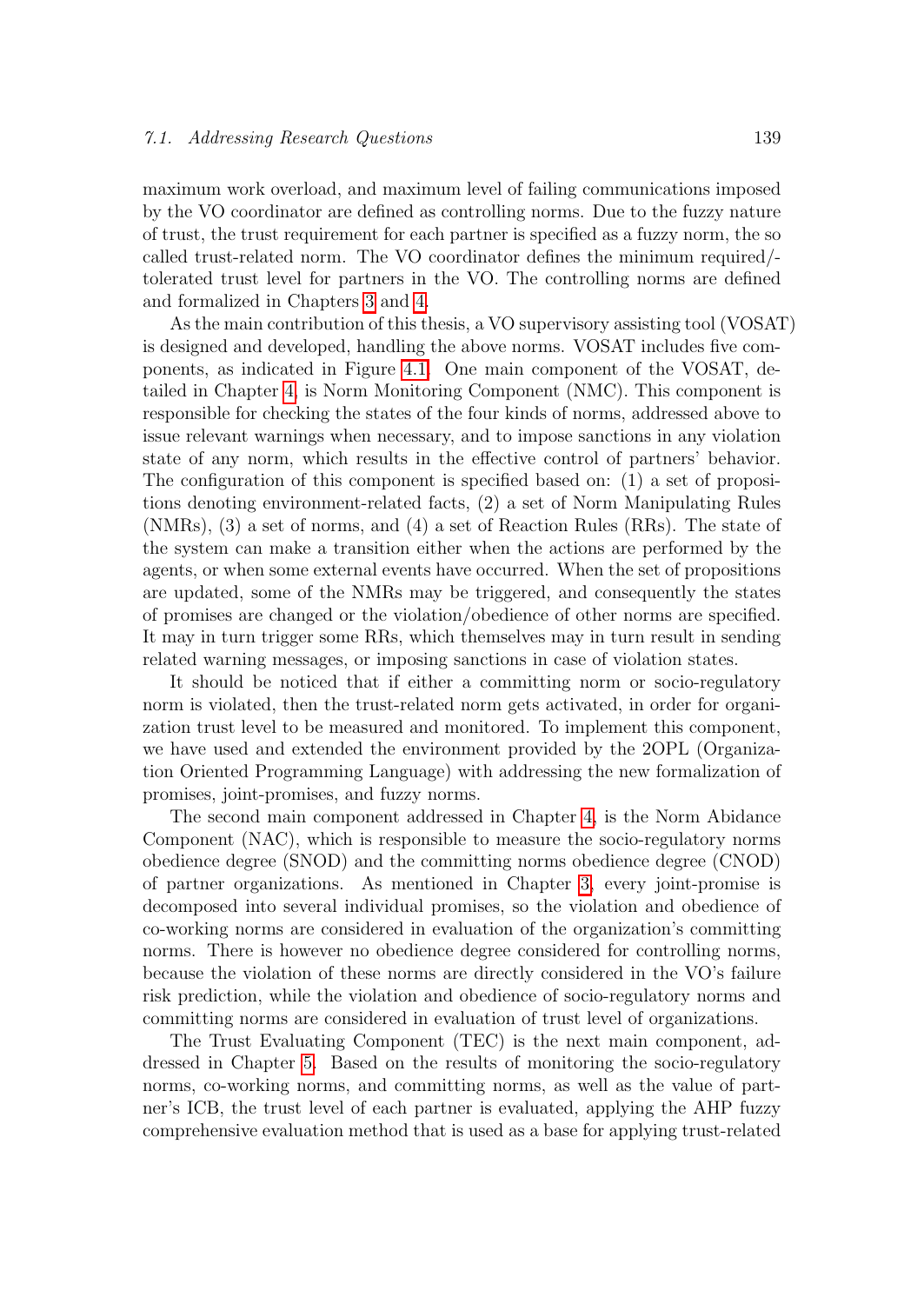norm and is itself considered as a kind of controlling norms.

In order to answer the second main question RQ2 on how does the partner' work-related behavior influence the achievement of the VO goals, we discuss below each of its two subsidiary questions introduced in the Introduction Chapter.

In Chapter 6, we address the sub-question S1-RQ2:

#### What are the main behavior-related risk factors in VOs?

In VOs, all partners are jointly responsible for achieving the goals and sub-goals of the VO, and therefore, the success or failure of every one of its involved organizations is directly related to the success or failure of the VO as a whole. The unavoidable existence of joint responsibilities in VOs is the main reason why in the case when one partner cannot perform its sub-task in the VO, other partners volunteer to perform it in its place, so that the VO as a whole does not fail and has a chance to succeed. Consequently, the joint responsibility notion within VOs in turn creates complex inter-relationships among its involved partners.

All risks raised from the collaborative relationships among organizations in a VO, are clustered under the network-related risk category. A list of important sources/causes for network-related risks in VOs as for instance addressed in [8], includes: lack of trust, lack of clarity in the agreements/commitments, partners heterogeneity, loss of communication, lack of information sharing, heavy workload, ontology differences, heterogeneity in structure and design, cultural differences, geographic distance, etc. In other words, any of these sources represents the possibility of a risk in the VO, and depending on its severity can contribute to its failure. In our research, we focus only on three specific factors among those, consisting of, trust, communication, and workload of the organizations (considered as agents), which we have identified as the main measurable aspects related to the partners' behavior. These factors are considered in order to predict probability of failure for each agent in fulfilling its individually assigned sub-tasks, during the VO's operation phase.

The sub-question S2-RQ2 below is addressed in Chapter 6:

#### How to predict risk of failure in achieving VO goals, considering the behaviorrelated risk factors?

The controlling norms are defined as requirements for coordinating the tasks of each partner, imposed/enforced by the VO coordinator during the VO operation phase. These norms apply three specific measurements related to the VO partners, including their lack of trustworthiness, work overload, and failing in communication. For each of these three measurements, the VO coordinator de-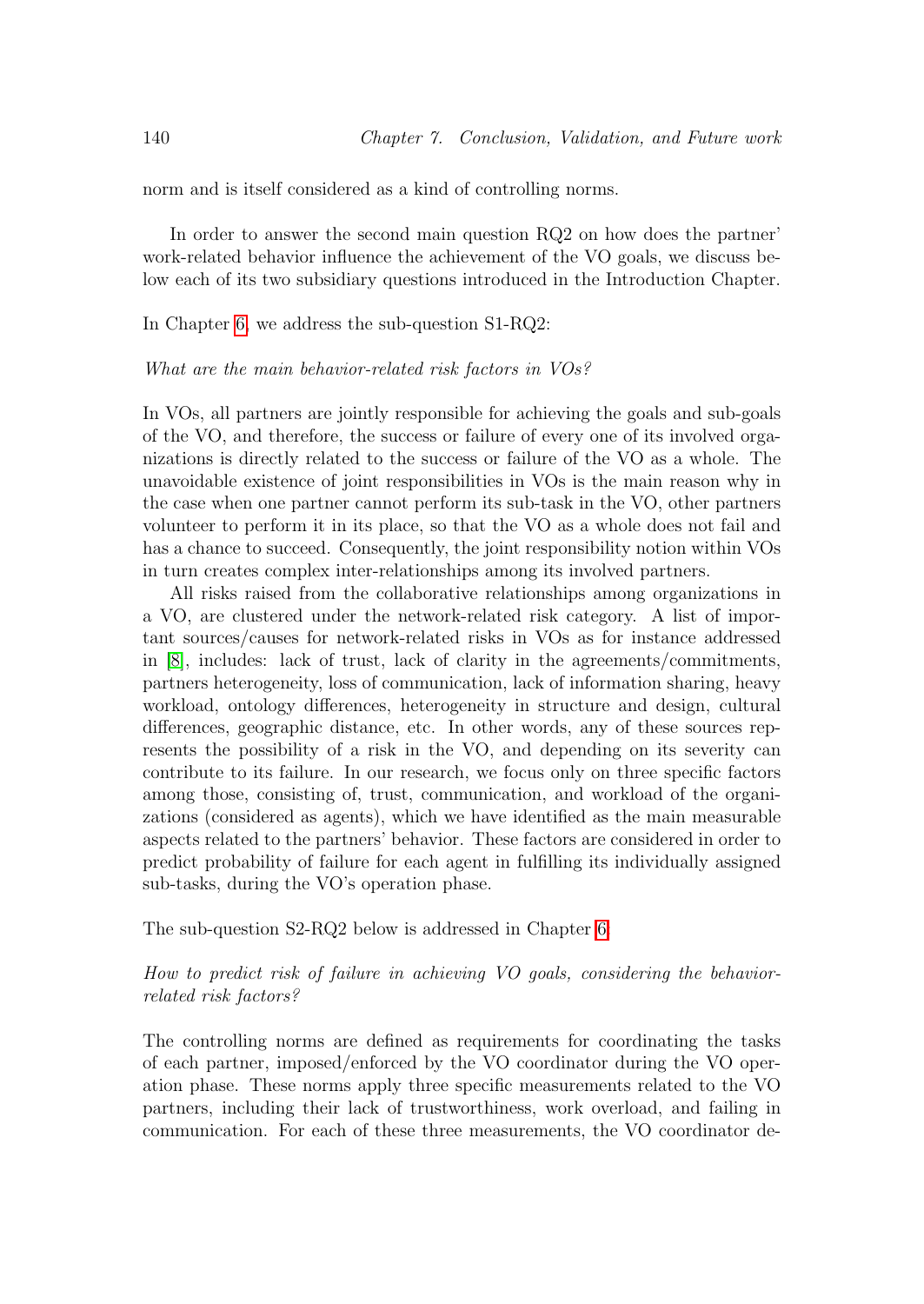fines a threshold, and VOSAT specifies whether a partner violates one of these norms. For example, if the trust level of a partner, measured through applying AHP fuzzy comprehensive evaluation method, is lower than the minimum level tolerated in the VO, that partner's trust-related norm is violated, indicating the lack of trustworthiness of the partner. If any controlling norm, including trustrelated norm, communication-related norm, or workload-related norm is violated for a VO partner, then the risk prediction mechanism, which is realized by the Risk Predicting Component (RPC) as represented in Figure 4.1, issues a warning to the VO coordinator. Failure in fulfilling a sub-task by a VO partner may depend partially on the failure by the partner responsible for it (which is specified through monitoring its controlling norms), and partially by the failure of its preceding sub-tasks on which it depends. Therefore, using the controlling norms, as well as the responsibility inter-dependencies, a Bayesian network is defined and applied to measure the probability of failure in each of the planned sub-task, task, sub-goal, as well as the general VO goal. At each time stamp, if the probability of failure for any of these, as calculated by a node in Bayesian network is higher than certain threshold, the VO coordinator is warned to check the situation and make suitable plans to prevent potential failures.

To answer the third main question RQ3 on how to enhance the collaboration success in VOs, in relation to partners' work-related collaborative behavior, we address below each of its two subsidiary questions. In fact, the novel models and mechanisms proposed in this thesis that are applied for the development of the VOSAT, provide the VO coordinator with assistance to act proactively, enhancing the success of the VO. This assistance include providing decision making suggestions for intervention toward failure prevention, and collaboration promotion in VOs, which results in enhancing the success rate of VOs. The Partner Selecting Component (PSC), as represented in Figure 4.1, assists with ranking partners for potential task reassignment and rewards distribution.

The sub-question S1-RQ3 below is addressed in Chapter 6.

#### How to prevent potential work-related VO failure, through task reassignment?

The VOSAT system can support the VO coordinator during its operation phase, with altering the situation of a risky sub-task, through finding/suggesting alternative suitable partners among those that will volunteer to accept taking over the execution of that failing sub-task. To support the VO coordinator, we propose a competency-based model to find the most suitable partner for task reassignment, applying Analytic Hierarchy Process (AHP) method. In this model, both soft and hard competencies of organizations are considered. Soft competencies are related to the behavioral characteristics of partners, including committing norm obedience degree (CNOD), socio-regulatory norm obedience degree (SNOD), co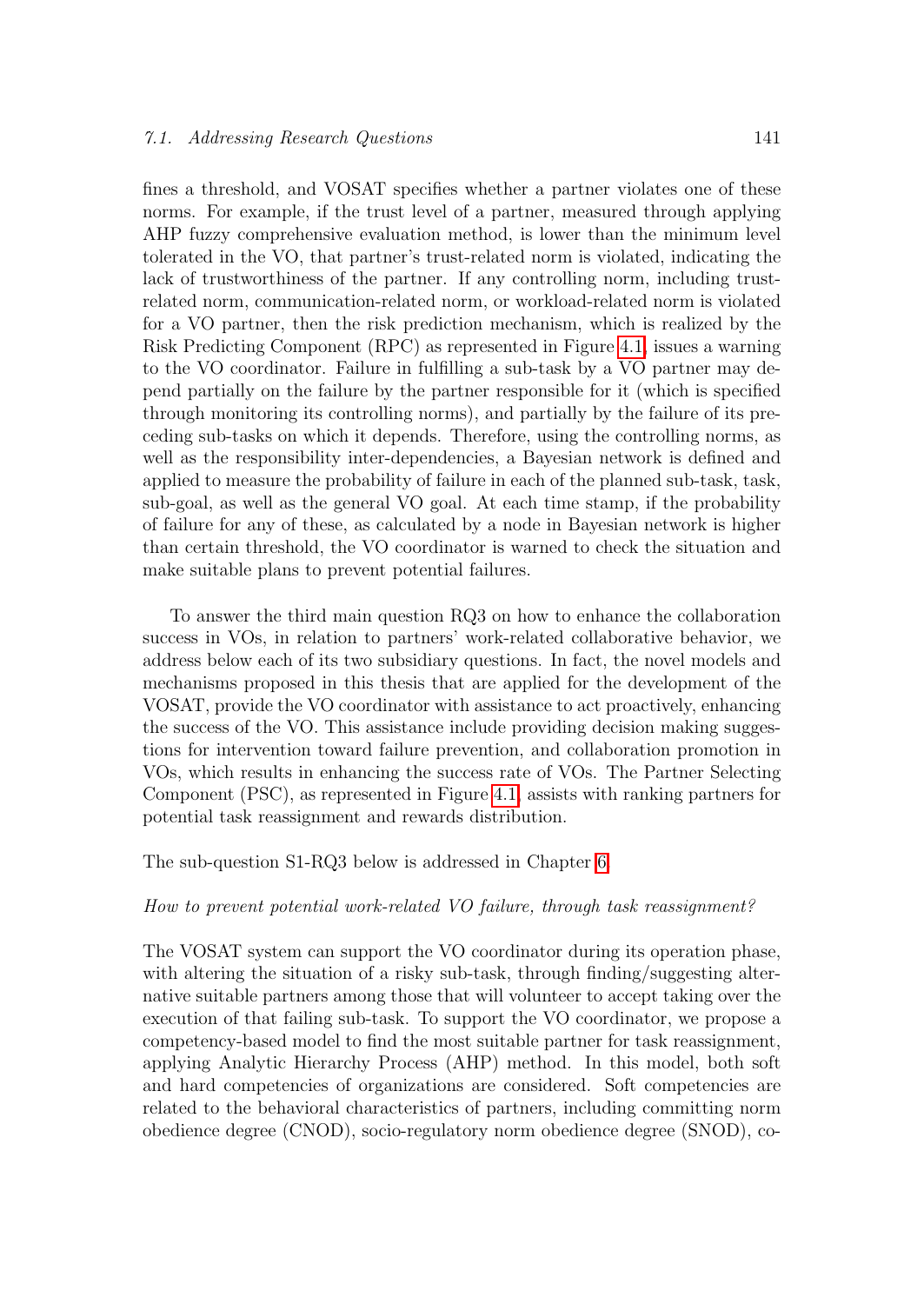operative traits  $(CT)$ , and communication rate  $(CR)$ , while hard competencies of organizations include cost and partners' work overload.

The sub-question S2-RQ3 below is also addressed in Chapter 6.

How to promote work-related collaboration behavior among VO partners?

The VOSAT can also assist the VO coordinator during the VO operation phase through recording and ranking VO partners' performance and collaborative behavior. This can then be applied for creating incentives for good behavior in the VOs, or used indirectly for some forms of reward distribution at the VO level. To promote collaborative behavior among organizations, we apply AHP to rank the partners, aiming at some form of reward distribution, which may even include increasing the organizations' reputation and prestige. The main criteria considered for such reward distribution are performance on their responsibilities and the voluntary performance. Three considered sub-criteria for responsibility performance are: CNOD, SNOD, and CT. Furthermore, the VO coordinator can assign different weights to different criteria, based on the type of the VO, and which one of these are more important in it.

## 7.2 Evaluating and Validating Research Results

In scientific research, it is important to evaluate and validate both the obtained results as well as the applied research steps. Among different techniques that can be applied to this evaluation and validation, we choose those that are fitting more appropriately to our purpose, applying the approach suggested by Pfleeger [76]. This approach suggests a number of techniques among which the following two techniques are applicable and chosen for our validation purposes:

- (i) Case study which is suitable for showing a holistic picture of applying the approach and results related to the developed system. This technique suggests that according to what we as the evaluator aim to examine, an application case shall be defined to test the functionalities and usage of the results.
- (ii) Feature analysis which is suitable to rate and rank the features of a developed system, e.g. for its novelty, complying to certain standards, or against competitive research results. This technique is also used to validate our findings in scientific communities.

We validate our results, applying these two mentioned techniques, as detailed out in the following paragraphs and represented in Figure 7.1, as a summary.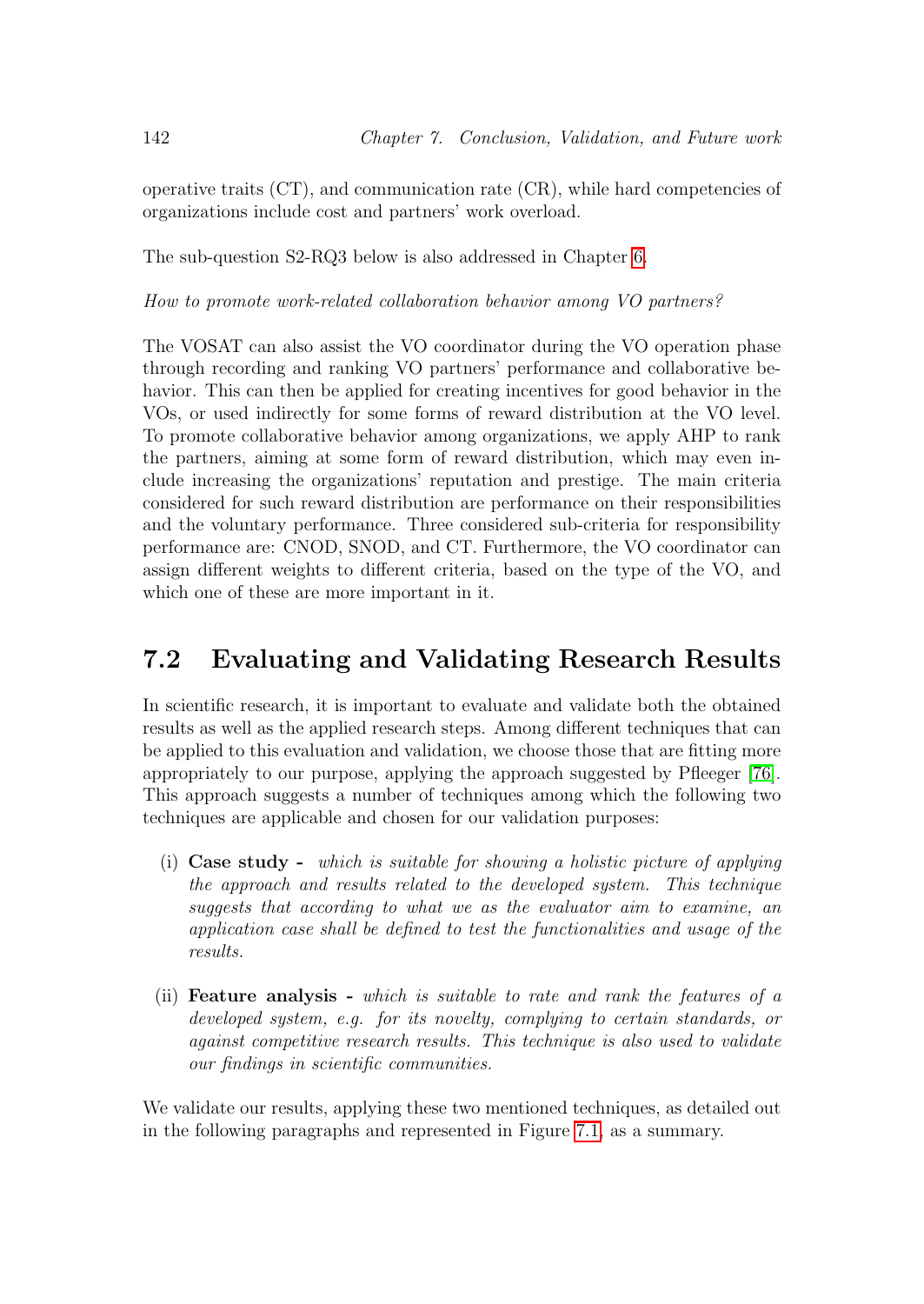| Case<br>Studies     | Case 1<br>Case 2                                | Supporting SOA-based<br>VO <sub>s</sub> (Chapter 5)<br>Supervision of R&D<br>projects (Chapter 6) |                                                                                                                                                                                                                                                                                                                      |
|---------------------|-------------------------------------------------|---------------------------------------------------------------------------------------------------|----------------------------------------------------------------------------------------------------------------------------------------------------------------------------------------------------------------------------------------------------------------------------------------------------------------------|
| Feature<br>Analysis | Developed<br>Concepts Analysis<br>(peer-review) | Models                                                                                            | Hierarchical model of ICB of organizations in VBEs<br>٠<br>(Chapter 2)<br>Causal model of organization behavior in VBEs<br>٠<br>(Chapter 2)<br>Organization's behavioral norms (S3C model) (Chapter<br>3)<br>C3Q competency model (Chapter 5)<br>٠                                                                   |
|                     |                                                 | Mechanisms and<br>Approaches                                                                      | Monitoring behavior of VO partners (Chapter 4)<br>Competency-based selection of shared assets in VBEs<br>(Chapter 5)<br>Prediction of failure risks in VOs (Chapter 6)<br>٠<br>Competency-based selection of partners for task<br>reassignment (Chapter 6)<br>Performance-based reward distribution (Chapter 6)<br>٠ |
|                     | Developed<br>Components                         | Component 1                                                                                       | Norm Monitoring (Chapter 4)                                                                                                                                                                                                                                                                                          |
|                     | Analysis<br>(key indicators)                    | Component 2                                                                                       | Trust Evaluation (Chapter 5)                                                                                                                                                                                                                                                                                         |

Figure 7.1: Summary of research results validation.

Case studies - Our research works out two case studies, one focused on supporting SOA-based virtual organizations, and the other focused on the supervision of R&D projects.

• Supporting SOA-based virtual organizations.

Chapter 5 of the thesis addresses our designed case study in which a part of our results, related to norm monitoring of VOSAT, is used to find the best-fit service in a SOA-based VO. VOSAT detects the norms violations, based on which the service providers' trust levels are measured and then used in service selection among the services shared by service providers. For implementing this case study, we apply VOSAT results to the case of effective service selection, as discussed in [86]. Organizations involved in many service industries are increasingly active in pursuit of both online provision of their business services and collaborating with others in joint initiatives as well as developing and provision of integrated services in VOs. At present, due to the lack of any uniform unambiguous formal definitions for potentially sharable business services at the VBE, as well as the lack of awareness about the providers' behavior and trustworthiness, SMEs involved in VOs can neither be properly supported with discovering most appropriate sharable services in the VOs nor facilitated for potential service integration/ composition in the VO. In our approach, for this case, the behavior of service providers is monitored based on their related norm abidance in the VO. Furthermore, organization's trust level is then used as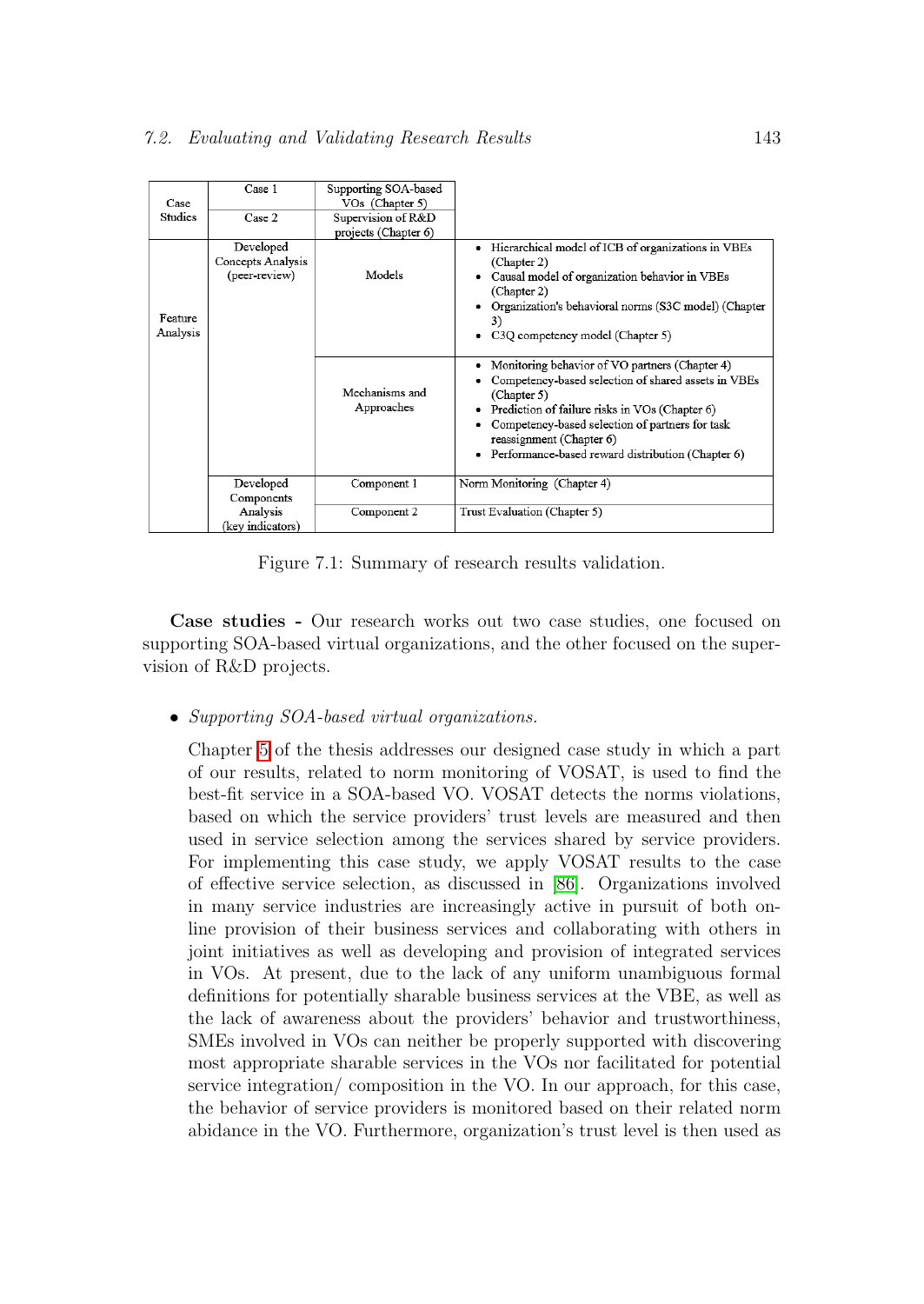a non-functional criterion for service discovery. We also further apply our C3Q competency-model for the purpose of selecting the most-fit services.

• Supervision of R&D projects.

A second case study is designed within the framework of an EU-R&D project, as discussed in Chapter 6. This case study aims to validate the other important part of our research results, specifically addressing challenges related to risks in VOs and the prediction of failure risk in fulfilling any of the VO goals or any task, and making recommendations for intervention by the VO coordinator. This case and its development is addressed in great details in Chapter 6 of the dissertation.

Feature analysis - We classify our research findings into two main categories of developed conceptual results, including models and approaches that need to be validated for their novelty, as developed components that represent the prototypical results and mechanisms implemented as proof of concepts in our research.

Validation of the developed conceptual models and approaches are primarily achieved through submission of these to the scientific community and receiving their evaluation results, which in turn has enhanced our approach, resulted in publications and thus validated these set of our results.

For validating the components developed in VOSAT, we compare their features and appropriateness against a number of other competitive components and systems, for which the results are provided in this section.

#### • Scientific Community peer reviewed - Conceptual developments validation:

The conceptual developments in this research are published through different scientific channels, e.g. peer reviewed conferences proceedings and journals, as presented in Section 1.4 of Chapter 1. These address the two main categories of the developed models and the developed mechanisms and approaches.

The novel developed models include: the hierarchical model of ICB of organizations in VBEs, the causal model of organization behavior in VBEs, the model of organization's behavioral norms (S3C model), and the C3Q competency model for effective service selection in SOA-based VOs. Besides publications, for the causal model we have used a questionnaire directly addressed to expert users from the scientific community of SOCOLNET. Gathering their input, we have enhanced and validated this causal model.

The novel developed mechanisms and approaches include: the mechanism and approaches for monitoring the behavior of VO partners, the mechanism developed for competency-based selection of shared assets (e.g. services) in the VBE, the approach and mechanism for prediction of failure risks in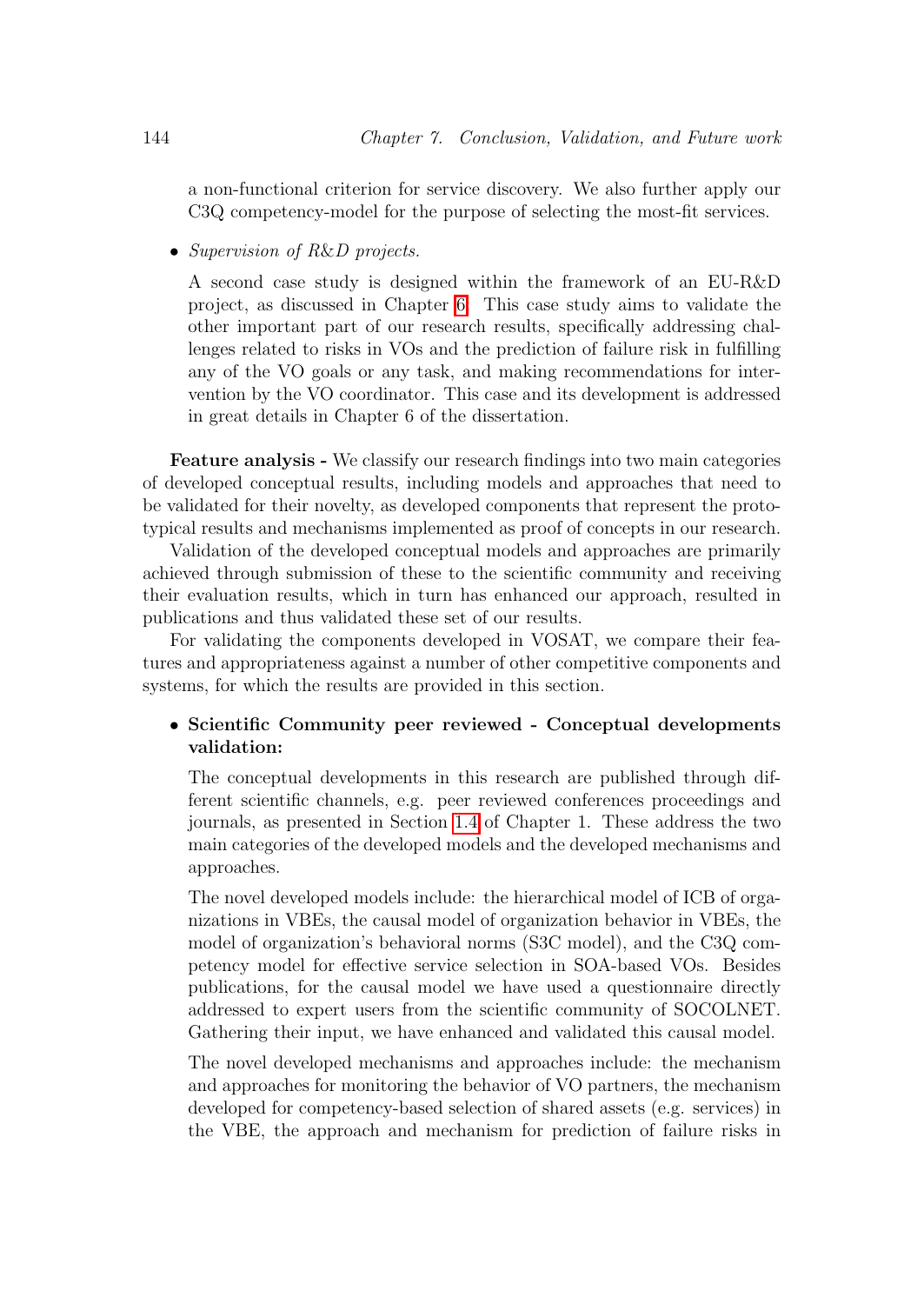VOs, the mechanism for competency-based selection of partners for task reassignment and the mechanism for performance-based reward distribution.

- Key indicator assessment- Components development validation: At first, feature analysis is applied to compare the appropriateness of VOSAT against other competitive environments and systems for its two main functionalities, i.e. norm monitoring, and trust evaluation. See Figure 7.2 for a summary of our evaluation/validation results.
	- Norm Monitoring Functionality. Here we evaluate some key indicators and appropriateness of norm monitoring functionality of VOSAT against three competitors: OperA+, NMAS, and IRN, as described below.
		- ∗ VOSAT. It is implemented as an extension of the environment provided by the 2OPL with the added novel formalization of the notions of promises, joint-promise, and fuzzy norms. Promises and joint-promises with different states are formalized in VOSAT to support the VO's evolution and VO's dynamism, because it is for VOSAT to adapt with the new situations only by introducing new promises and joint promises, or by changing the states of the existing promises and joint-promises. VOSAT supports the implementation of fuzzy norms, as explained for trust-related norms in Chapters 4 and 5. In VOSAT, norms are specified for agents, while in other systems norms are defined for roles.
		- ∗ OperA+ [55]. It is a model for context-aware organizational interactions in Virtual Organizations rooted in an organizational modeling framework OperA. The assumption behind this model as a competitive environment is that multi-agent systems imitate human societies, so an organizational structure is applied for its norm modeling. This framework also initiates the idea that agent societies cannot rely on individual agents, and the society's goals are not achieved without a framework that specifically enforces those goals. However, because it is not guaranteed that the agents tend to achieve the goals of the society, the goals and norms of the society should be identified independently of the participating agents.

In OperA+, there is a relationship between the agents and the roles or groups of roles within the organization. In other words, norms are defined for roles, and not for the agents, which shows a main difference with our approach that emphasizes individual behavior. It causes to be difficult to change the pre-defined roles and their defined norms, when the VO is changed. For example,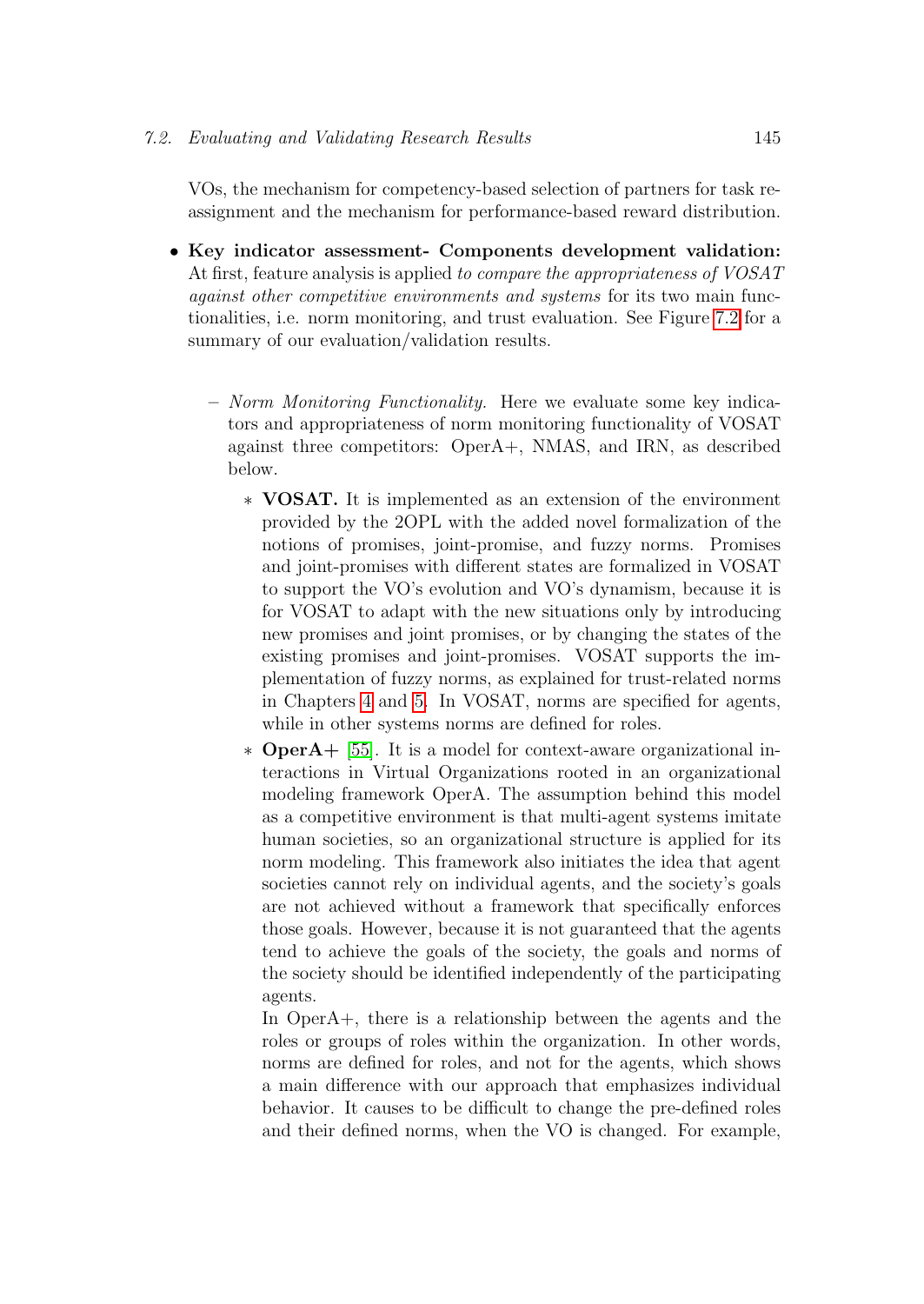if the VO sub-goal is completely changed then it is needed for example to define new roles, with new norms and then assign them to the agents. It means that OperA+ does not support the VO's evolution. As mentioned before, day-to-day activities of VO partners are gradually defined during the VO operation phase, while in OperA+, norms are assigned to some pre-defined roles at VO creation phase. However, VOSAT supports both VO's evolution and dynamism though formalization and monitoring the partners' promises and joint-promises. The implementation of fuzzy norms, and norm abidance measurement are not supported in OperA+.

- ∗ VO as a Normative Multi-agent System (NMAS) [15]. It is a conceptual model of virtual organizations offering an elaborate normative structure. Within this model, different interactions among agents and normative systems are considered, based on which agents make decisions to perform specific actions. The normative system defines some roles, which are assigned to the agents. The normative system is modelled as an agent for other agents. In NMAS, human or artificial and normative systems are BDI (beliefs, desires and intentions) agents. A number of recursive games in a standard game theory are defined and used to model the behavior of agents and normative systems. In the system implemented based on the NMAS, norms and social structures can evolve, while the system is still stable. This system supports the dynamic aspects of VOs, using speech act theory. Implementation of the fuzzy norms, and norm abidance measurement are also not implemented in this framework. However, another difference between VOSAT and this model is that we do not know how the agents work internally as we only monitor the external actions of the agents.
- ∗ Institutional Reality and Norms in VOs (IRN) [25]. This work introduces three kinds of norms (institutional norms, constitutional norms and operational norms), based on which a normative system is defined to monitor the agents' behavior. Institutional norms are defined for setting up the normative platform for VOs with assuming general roles, such as policies for handling norm violations. Constitutional norms specify the norms for regulating a VO as a certain cooperation agreement, which usually exists for a period of time. Operational norms specify the actions to be performed by each agent in each VO. Institutional norms are pre-defined in this system. Some default template rules are defined for representation of the constitutional and operational norms. It means that it provides a platform which supports the gradually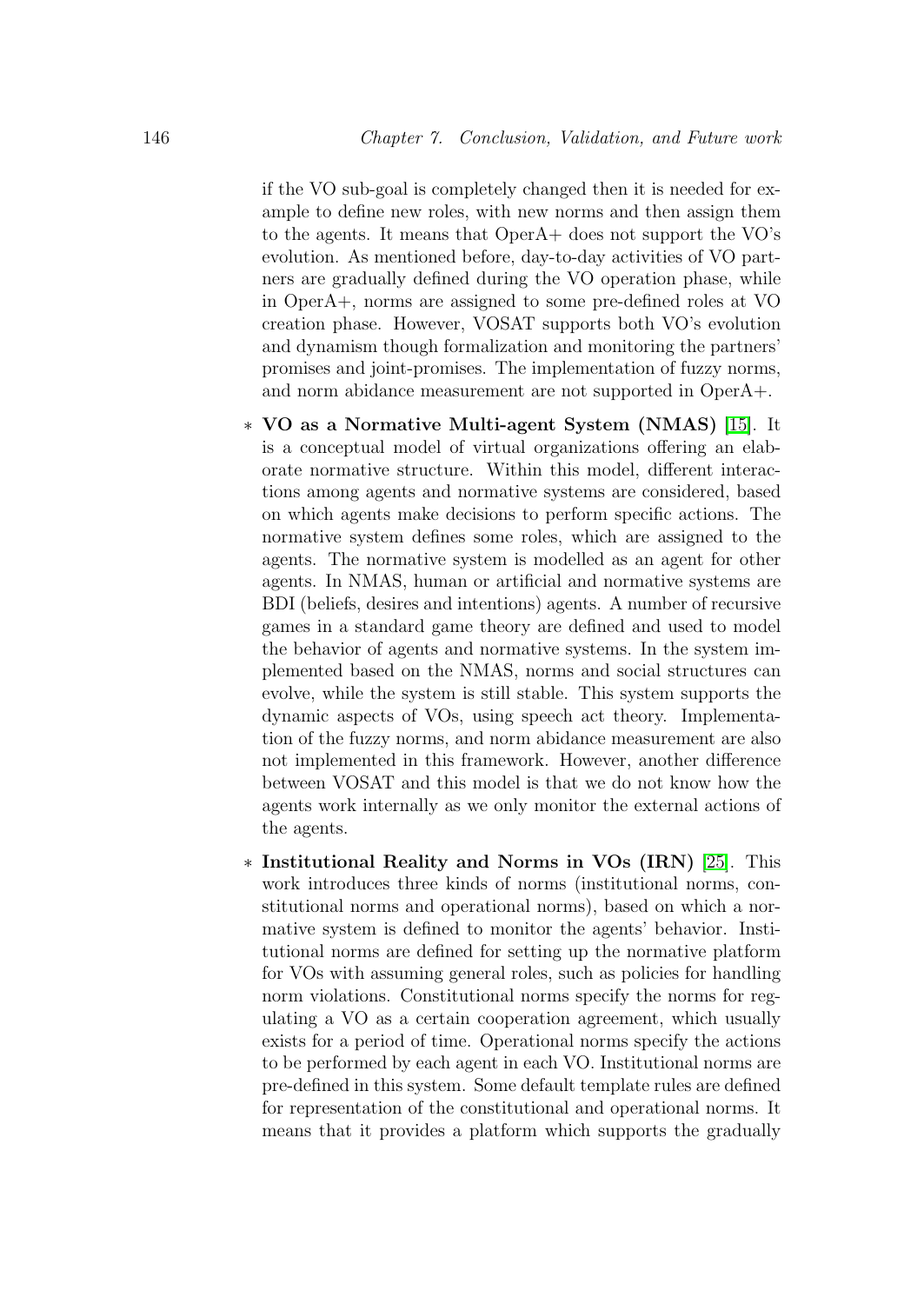definition of VO's activities during the VO operation phase. However, it cannot support the changes in VO's goals/sub-goals, or planned task assignment, which can be happened during the VO operation phase, because the norms defined in this model have only two states of violation and obedience. It does not support promises, fuzzy norms, norm abidance measurement, which are the contributions of VOSAT.

- Trust Evaluation Functionality. Here we evaluate some key indicators and appropriateness of the trust evaluation functionality of VOSAT against three competitors: GTM, TrustMan, and HMDT.
	- ∗ VOSAT. Trust requirements of VO partners are specified as fuzzy norms, called trust-related norms, which are kinds of controlling norm specified by the VO coordinator (see Chapter 3). In VOSAT, if one of the agents' norms, e.g. committing norms or socioregulatory norms is violated then that agent's trust-related norm gets activated. To monitor the violation of trust-related norm, it is necessary to evaluate the current agent's trust level. To evaluate the overall trust of each agent in a VO, as the main factors, both its Individual Collaborative Behavior (ICB) recorded at the VBE and its work behavior in the current VO are taken into account. The work behavior of the agent is evaluated through considering the agent's Committing Norm Obedience Degree (CNOD), the agent's Socio-regulatory Norm Obedience Degree (SNOD), and the agent's Cooperative Traits (CT) to evaluate this factor. Furthermore, Interaction Rate (IR), Co-work Quality (CoQ), and Not Being Opportunistic (NBO) are the three qualitative sub-factors considered for the CT. It means that our approach applies the combination of objective evaluation and subjective evaluation. In other words, VOSAT evaluates the agent's work behavior as the second factor in trust evaluation based on both the norm obedience degrees and the recommendations of other agents about the behavior of that agent in its joint responsibilities. It should be noticed that due to the fuzzy nature of trust (see [29]), in VOSAT, the trust requirements related to the VO partners, are implemented as fuzzy norms, which are monitored during the VO operation phase.
	- ∗ A Goal-oriented Trust Model for virtual organization creation (GTM) [70]. This model uses a fuzzy inference system to evaluate trust of each enterprise, based on the goal of the projects, in which the enterprise is involved. The proxy server stores some trust factors for each goal. After factor selection, it is needed to get help from some experts to design a fuzzy inference system. The uncertainty of human reasoning and computational logic is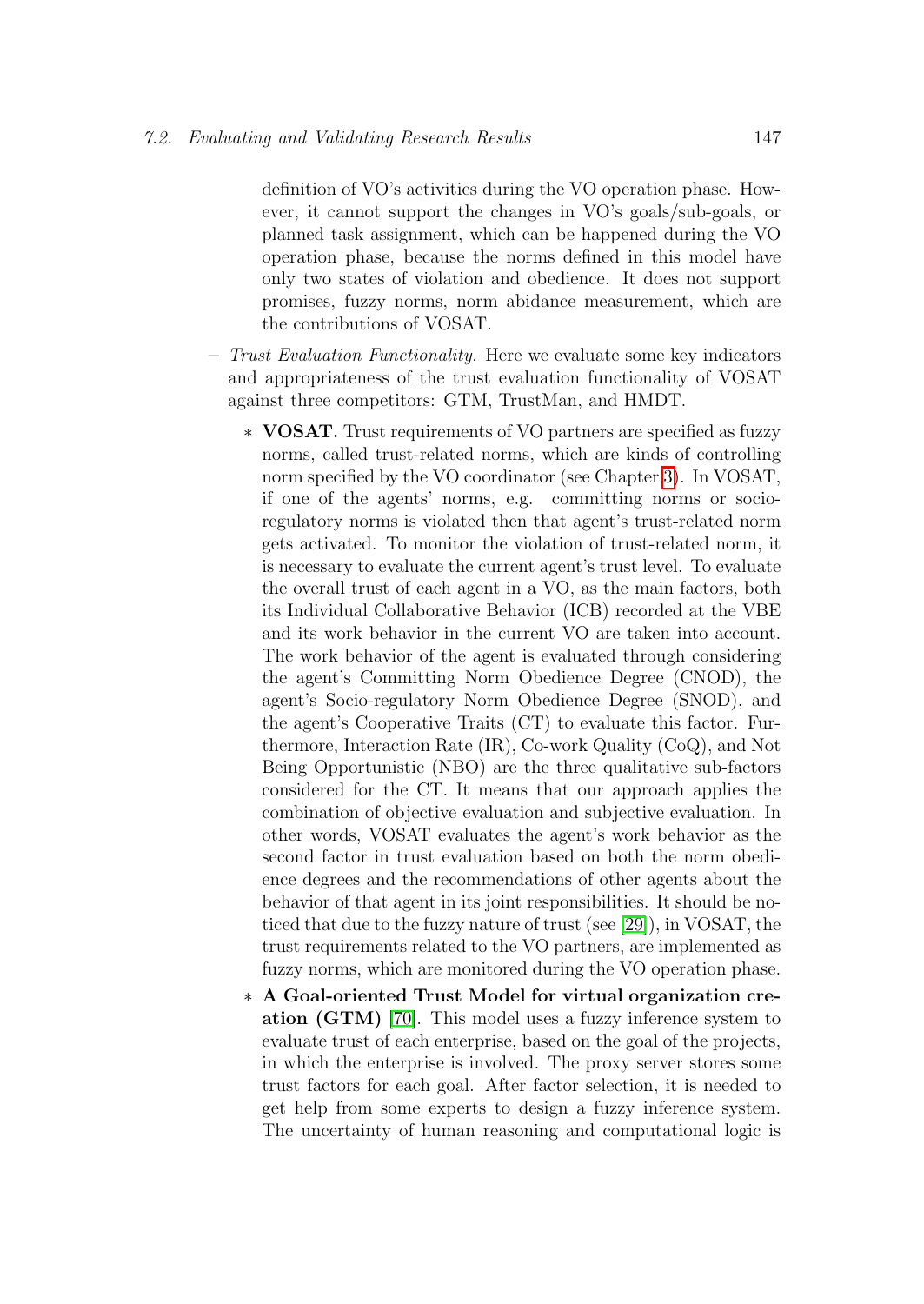covered by fuzzy logic. The selected factors for each goal are the inputs of the fuzzy inference system and the trust level of a single enterprise for a specific goal is the output of fuzzy system. Besides the specific factors, some characteristics, such as cost and assets are also used as inputs of the fuzzy inference system. This system focuses on partner selection among trustee members of the VBE to respond a new opportunity. In other words, in contrast to VOSAT, this approach is used at the VO creation phase. This approach is not appropriate for virtual organizations that have several goals and sub-goals. Moreover, another limitation of this system is the necessity of the intervention of experts in designing the fuzzy systems and their related rules.

- ∗ TrustMan [69]. In this system several trust elements from different perspectives (structural, social, technical, and economical perspectives) are considered, and then some approaches and mechanisms are formulated to support the inter-organizational trust within VBEs. However, trust evaluation in VOSAT is based on the behavior of VO partners in the VBE, as well as in the current VO. It means that VOSAT monitors the trust level of partners during the VO operation phase. Moreover, the distinguished target of VOSAT is that the trust evaluation and monitoring aim to predict potential risks of failures in VOs, while TrustMan aims to select the best-fit members of VBEs for formation of a new VO. VOSAT evaluates partner's trust level only based on its behavior, while TrustMan applies a multi-perspective trust evaluation method at the VBE level.
- ∗ Hierarchical Multi-attribute Decision-support-based Trust estimation (HMDT) [61]. In this work, two main high-level factors, reputation and collaboration of members are considered for mutual trust evaluation. The sub-factors that can affect these two main factors are considered in their proposed hierarchical tree of the decision criteria. Information of the sub-factors for a partner is collected through questionnaires given to other partners to estimate the partner's reputation and past collaboration. Then applying a multi-attribute decision support method, for each pair of agents, a numerical estimation is computed. After that, a graph is created in which nodes represent partners' reputation and arcs represent the collaboration between two partners. Wider nodes with a large number of thicker arcs show the organization with higher trust value. This work is a recommendation-based evaluation of trust and used at the VO creation phase, while VOSAT, besides using others' recommendations about the partner's collab-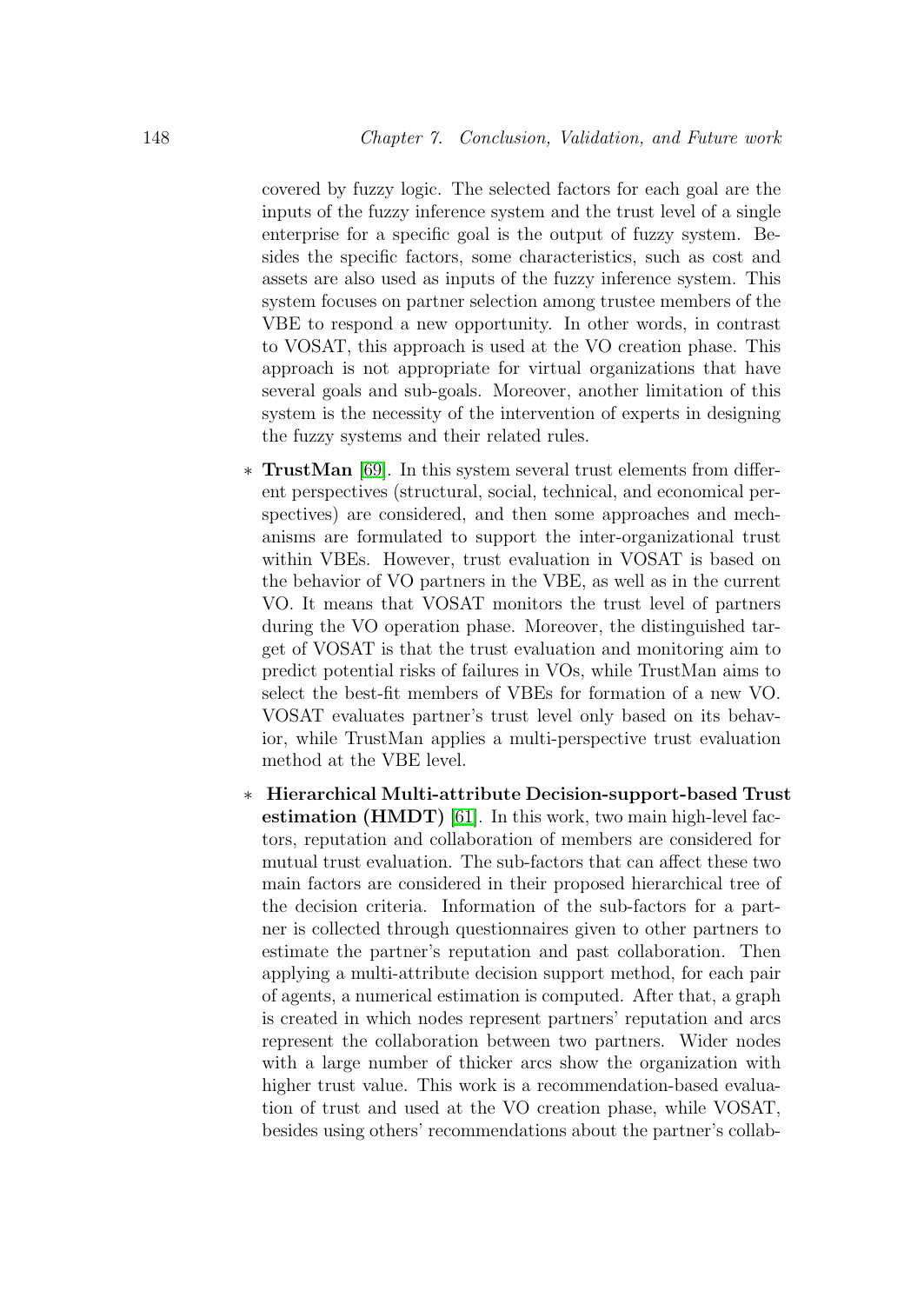oration traits, monitors their behavior during the VO operation phase against some defined norms. The fuzzy nature of trust is also ignored in HMDT.

|                         |                                                                   | <b>Competitive Models /Systems</b> |             |            |            |              |             |              |  |
|-------------------------|-------------------------------------------------------------------|------------------------------------|-------------|------------|------------|--------------|-------------|--------------|--|
| <b>Functionalities</b>  | <b>Indicators</b>                                                 | OperA+                             | <b>NMAS</b> | <b>IRN</b> | <b>GTM</b> | Trust<br>Man | <b>HMDT</b> | <b>VOSAT</b> |  |
| Norm-based              | VO's Dynamism Support (gradually<br>definition of activities)     |                                    |             |            |            |              |             |              |  |
| behavior<br>Monitoring  | VO's Evolution Support (changes in the<br>goals/sub-goals of VOs) |                                    |             |            |            |              |             |              |  |
|                         | <b>Fuzzy Norm Implementation</b>                                  |                                    |             |            |            |              |             |              |  |
|                         | Joint Responsibility Support                                      |                                    |             |            |            |              |             |              |  |
|                         | Norm Abidance Measurement                                         |                                    |             |            |            |              |             |              |  |
|                         | Performance- based Evaluation                                     |                                    |             |            |            |              |             |              |  |
|                         | Recommendation-based Evaluation                                   |                                    |             |            |            |              |             |              |  |
| <b>Trust Evaluation</b> | Main focus on VO creation phase                                   |                                    |             |            |            |              |             |              |  |
| in CNs                  | Main focus on VO operation phase                                  |                                    |             |            |            |              |             |              |  |
|                         | Multi-perspective trust Evaluation                                |                                    |             |            |            |              |             |              |  |
|                         | Supporting fuzzy nature of trust                                  |                                    |             |            |            |              |             |              |  |

Figure 7.2: Comparison of VOSAT with similar models/systems. Black cells show the positive results for the corresponding indicator.

### 7.3 Discussion and Future Work

Enhancing collaboration in Virtual Organizations encompasses a large number of challenges and open issues. Some of these include, how to create trust and motivate the sense of working together and toward the success of the VO. Research and practice have shown that if properly applied, monitoring and supervision of partner organizations in the VO can effectively enhance its chance of success as well as reduce its risks of failure, thus increasing the resilience of the VO. This research has focused on this endeavor, and suggested the VOSAT approach to assist VO coordinators with the above targets. Nevertheless, several of the addressed areas can be further extended with future works. These include: (i) extending the VOSAT system with the measurement of some other potential VO failure risk factors (ii) Addressing some emotional super traits of organizations and their influence on the organization's collaborative behavior. These two aspects are further addressed below.

Addressing other risk of failure factors. As mentioned before, to support and increase the success rate of collaboration in VOs, their operation stage and the performance of their tasks must be continuously monitored and supervised against the defined norms in the VO. Typically, a task in the VO is either planned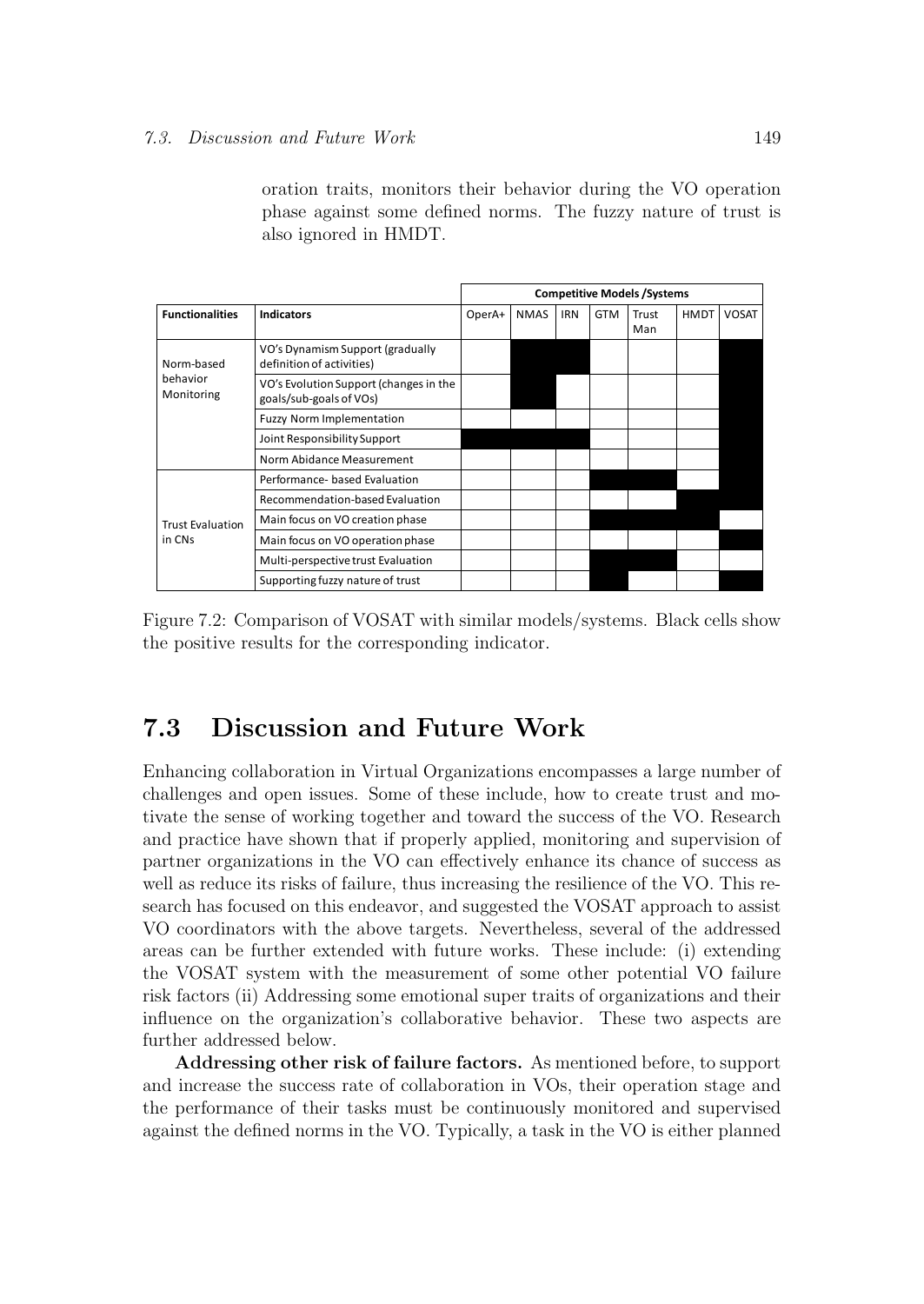to be performed by an individual partner, or jointly by a group of partners, and it consists of several sub-tasks defining the day-to-day activities of its involved partners. However, VOs are dynamic and therefore the detailed activities related to sub-tasks are only defined gradually and during the operation phase. In our current approach, as the base for discovery of potential task failures, the past performance and record of previous sub-tasks' fulfillment of each partner (our socalled agent) are considered for appraisal of its trustworthiness. Furthermore, the interaction characteristic of the agent and its current workload in all its involved VOs within the VBE are also considered as input for measuring its potential probability of failure on its currently assigned sub-tasks. In other words, we focus on three risk factors, i.e. lack of trust, lack of communication, and heavy workload. However, in [8], a number of other sources/causes for collaboration related risks in VOs is introduced, which deserve to also be considered, such as the lack of information sharing and the lack of top management commitment. As a further next step for our research, we consider that the risks in VOs are reduced when enough information is shared to update organizations' profile [8]. Lack of top management commitment as another risk factor will also be considered. The VO coordinator plays a vital role in its success, because of the crucial decisions made during the VO creation and operation phases. Although, VOSAT assists the VO coordinator to make effective decisions, the coordinator's behavior should also itself be taken into account. Considering more risk factors, when measurable will result more effective risk prediction.

Considering organization's emotional super traits. We currently propose a causal model based on four behavioral dimensions, i.e. courage, agreeableness, integrity, and openness to experience. Then, we focus on factors, which are measurable and can influence these behavioral dimensions and related traits. For future work in this area, we aim to consider also organization's emotional super traits as behavioral dimensions, such as the neuroticism and extroversion [67], as well as specifying the measurable (known) factors influencing these behavioral dimensions. Extraversion represents positive emotions, such as assertiveness, and sociability. Neuroticism specifies unpleasant emotions, such as anger, sensitivity, anxiety, depression, and vulnerability [67]. Affective computing is relatively new, investigating the personal emotional behavior, in order to develop approaches to establish better interactions. We argue that the performance and achievement level of organizations involved in virtual organizations can also be influenced by their emotions. Moreover, positive emotions play a vital role in encouraging and motivating an organization to interact with other organizations involved in the CNs. Furthermore, not only the positive emotions have direct relation with creativity [46], as an important trait for organizations involved in VOs, but they also directly relate to the motivation for achieving goals, as well as for problem solving. Another advantage of monitoring the feelings and emotions of organizations involved in VOs is for developing proactive mediation mechanisms, which are only achievable through establishment of suitable communication, and applying